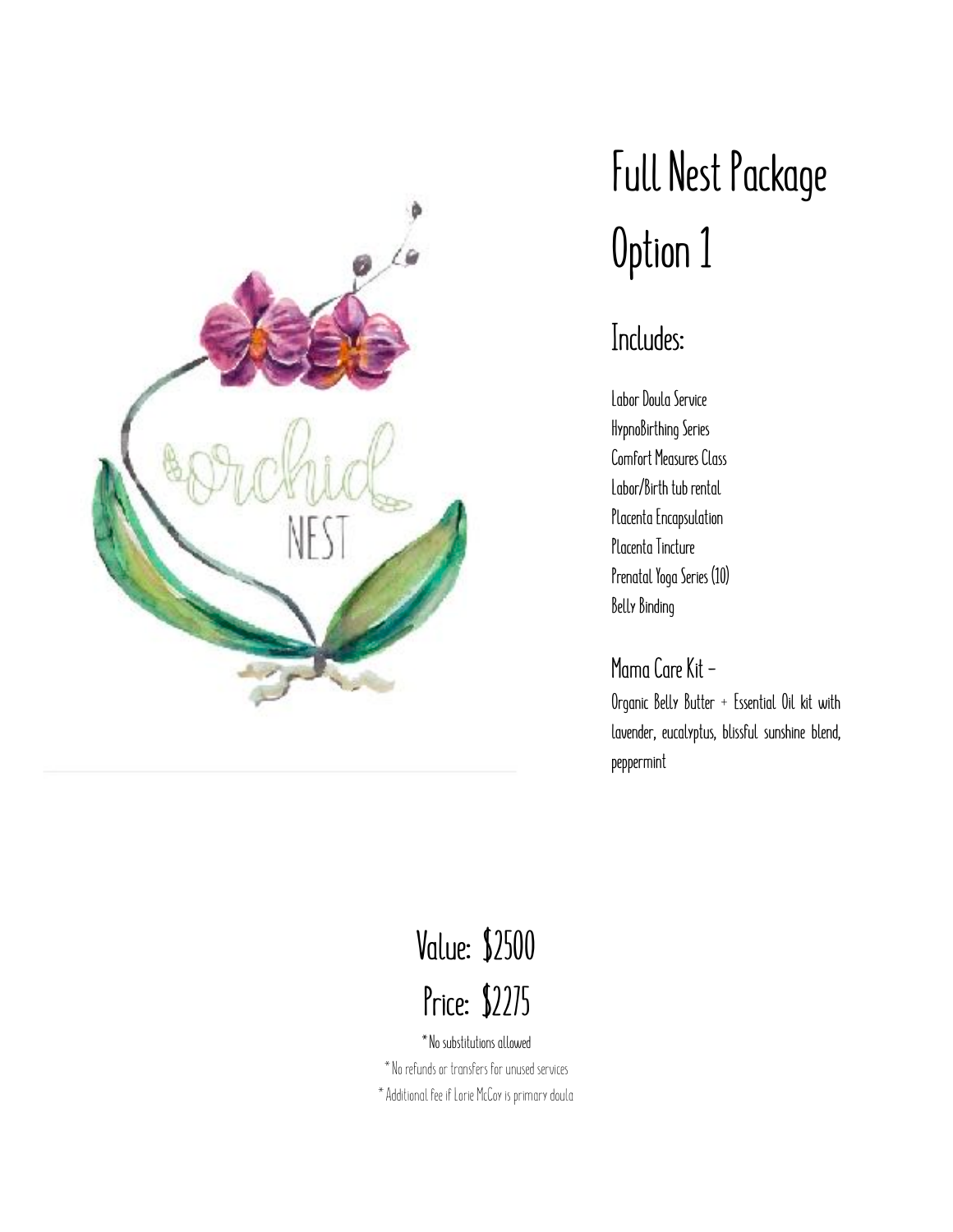

## **Full Nest Package Option 2**

### **Includes:**

**Labor Doula Service HypnoBirthing Series Comfort Measures Class Labor/Birth tub rental Placenta Encapsulation Placenta Tincture** 

**Mama Care Kit - Organic Belly Butter + Essential Oil kit with lavender, eucalyptus, blissful sunshine blend, peppermint** 

### **Value: \$2325 Price: \$2200**

\*No substitutions allowed \*No refunds or transfers for unused services \*Additional fee if Lorie McCoy is primary doula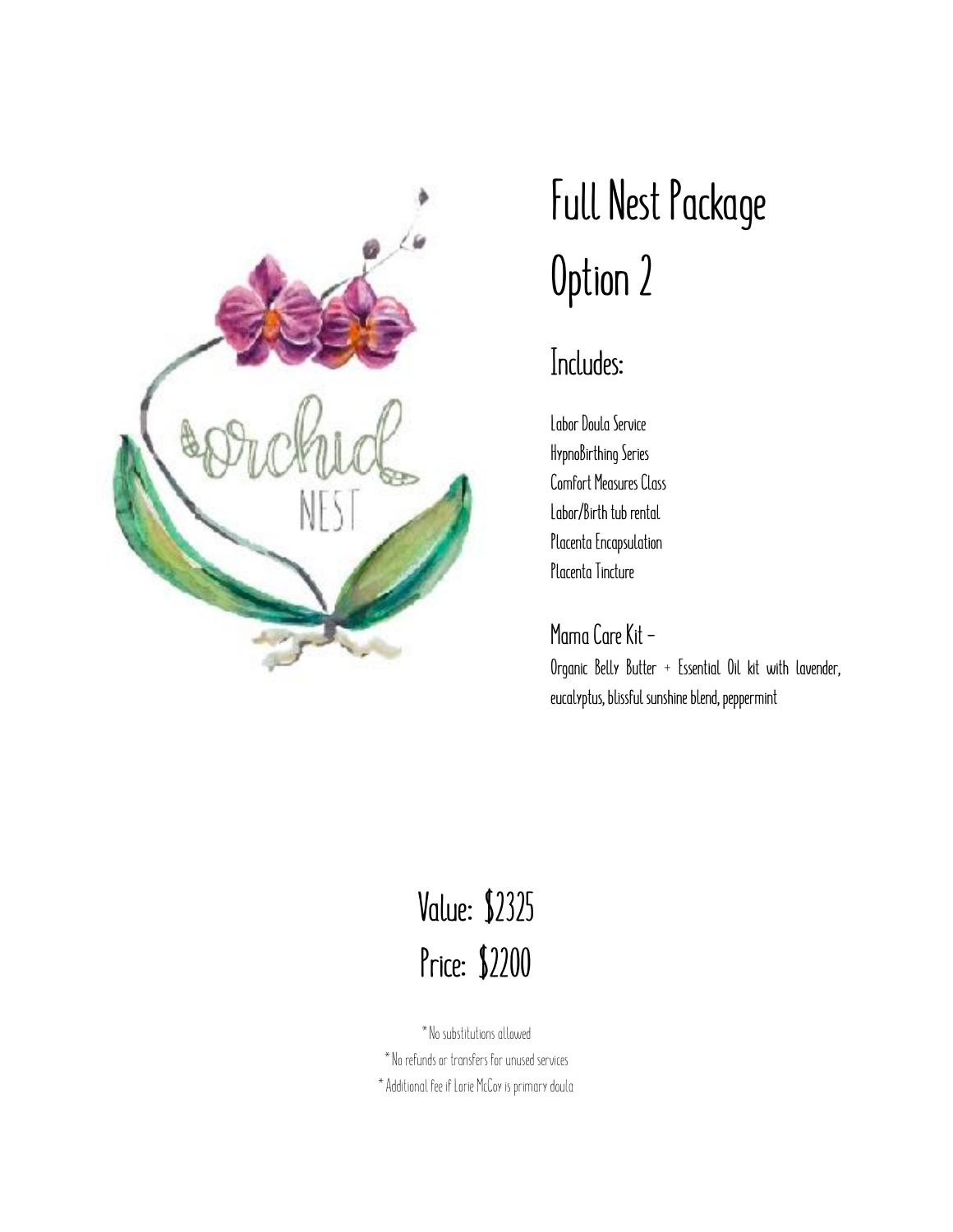

## **Full Nest Package Option 3**

#### **Includes:**

**Labor Doula Service HypnoBirthing Series Comfort Measures Class Labor/Birth tub rental** 

**Mama Care Kit -** 

**Organic Belly Butter + Essential Oil kit with lavender, eucalyptus, blissful sunshine blend, peppermint** 

### **Value: \$2020 Price: \$1925**

\*No substitutions allowed \*No refunds or transfers for unused services \*Additional fee if Lorie McCoy is primary doula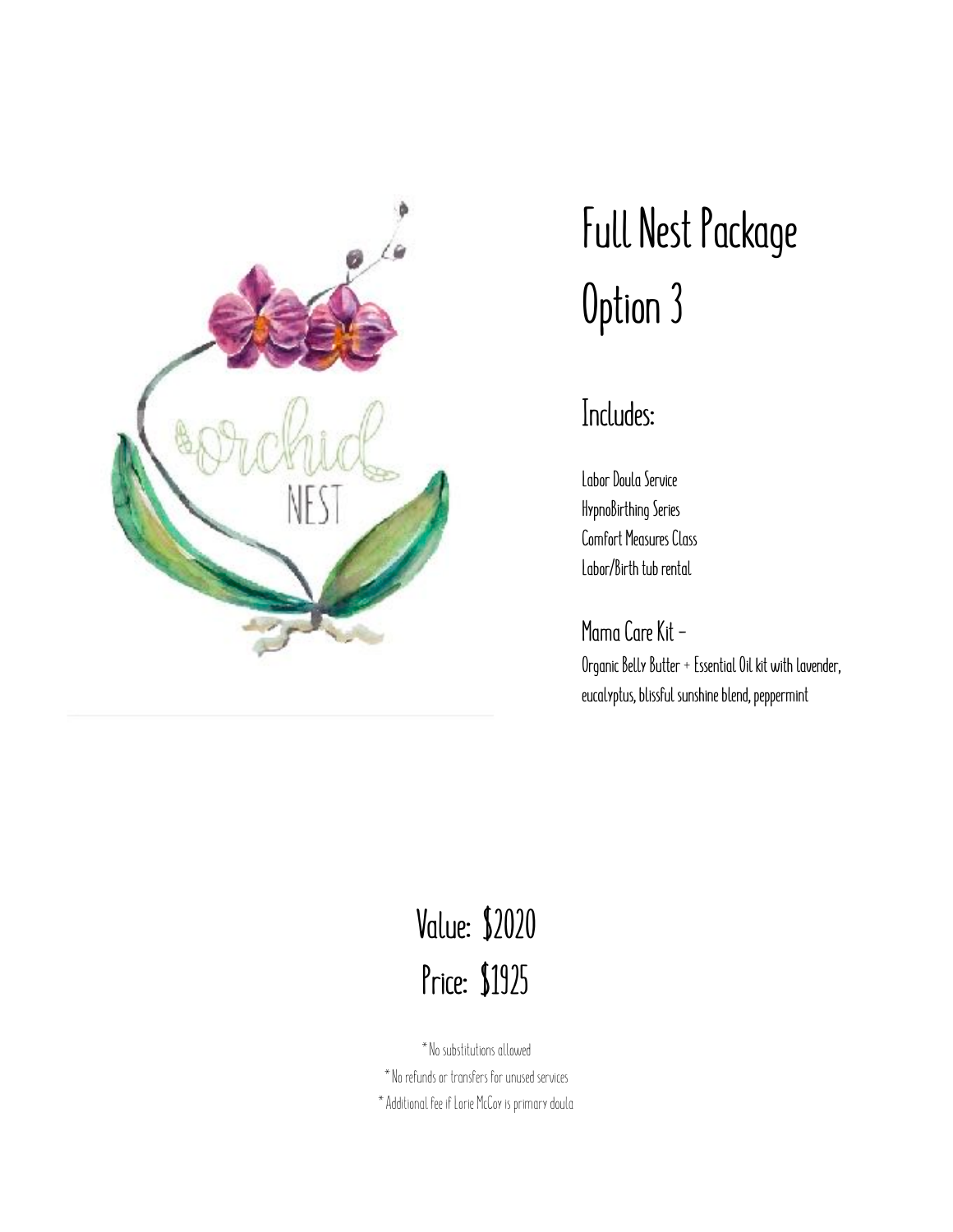

|  | have chosen the                                  |
|--|--------------------------------------------------|
|  | Package, Option _________ for the total price of |
|  |                                                  |

#### **I understand and agree to the following:**

- 1. There will be no substitutions for classes or services.
- 2. There will be no refunds or transfers to another person for any unused services/classes.
- 3. That I will feel supported and educated on this amazing journey.

Date \_\_\_\_\_\_\_\_\_\_\_\_

Sign \_\_\_\_\_\_\_\_\_\_\_\_\_\_\_\_\_\_\_\_\_\_\_\_\_\_\_\_\_\_\_\_\_\_\_\_\_\_\_\_\_\_\_\_\_\_\_\_\_

Print name \_\_\_\_\_\_\_\_\_\_\_\_\_\_\_\_\_\_\_\_\_\_\_\_\_\_\_\_\_\_\_\_\_\_\_\_\_\_\_\_\_\_\_\_\_\_